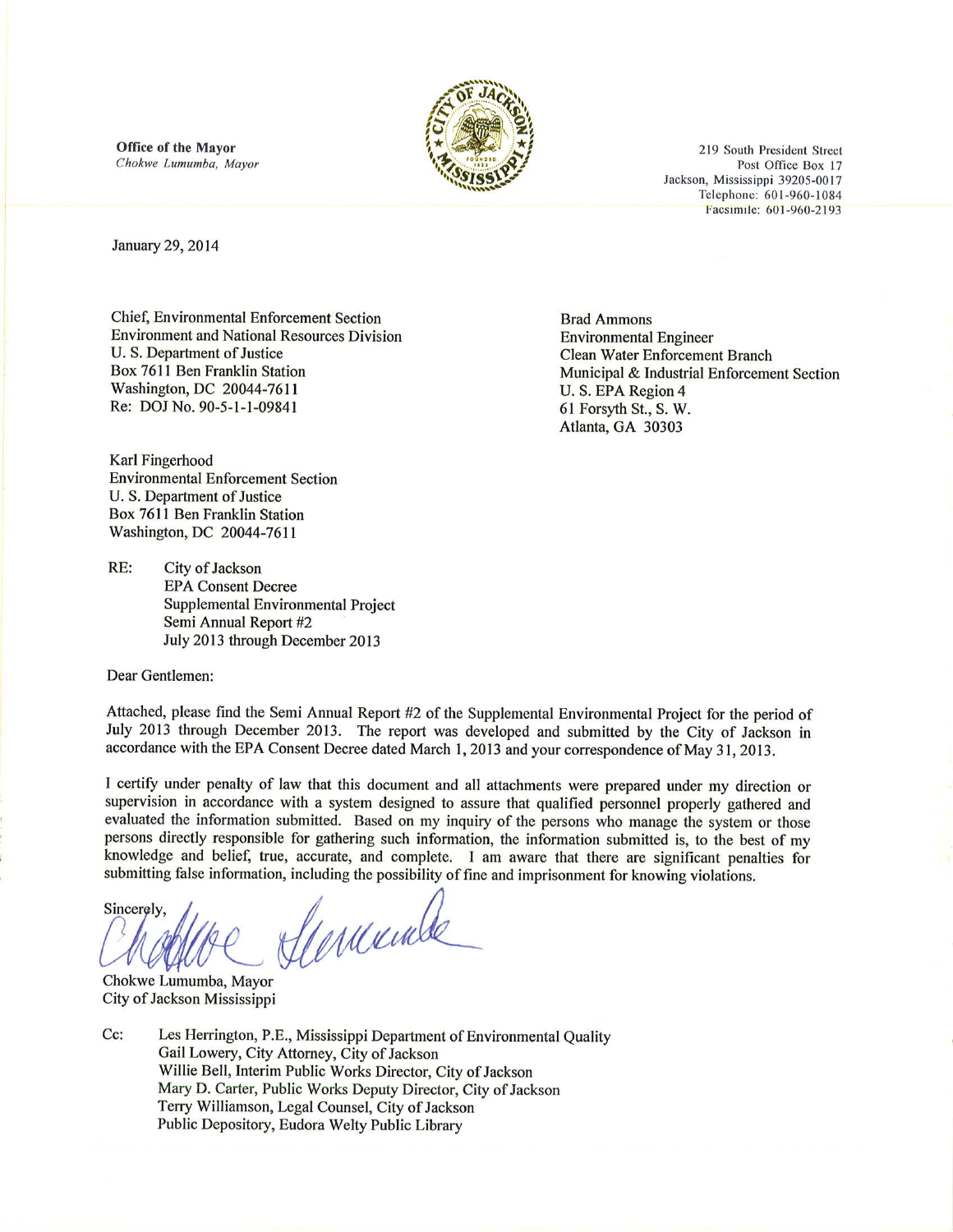## Supplemental Environmental Project Semi Annual Report #2 July 2013 through December 2013

The purpose of the Supplemental Environmental Project ("SEP") is to reduce extraneous flows entering the Wastewater Collection and Transmission System (WCTS) through defective residential Private Laterals and through illicit connections from residential properties of eligible property owners. For purposes of this SEP, an illicit connection is any residential connection to the WCTS that discharges any substance or solution that is not intended to be transferred via the WCTS, such as stormwater, surface water runoff and roof runoff. The WCTS becomes a conduit for stormwater when defective Private Laterals or illicit connections allow rain or groundwater to enter the WCTS. Certain components of the WCTS Evaluation Plan required by Section VIII of the Consent Decree will assist the City in identifying defective Private Laterals in need of repair or replacement and illicit connections to the WCTS.

## **Significant milestones reached this period for this activity:**

- **Submitted copy of the executed Escrow Agreement to EPA**
- **Submitted escrow deposit verification to EPA**
- **Continued development of scopes of work, fee schedule, forms, and contracts to be used in implementation of the SEP**
- **Continued development of financial hardship qualifications for eligibility for the SEP**

**Significant milestones anticipated to be completed during the next reporting period:**

- **Complete development of scopes of work, fee schedule, forms, and contracts to be used in implementation of the SEP**
- **Complete development of financial hardship qualifications for eligibility for the SEP**
- **Begin development of list of Plumbers**
- **Begin development of information management system**
- **Notify public of Private Service Lateral Program**
- **Begin determinations of eligible property owners**

A Gantt chart indicating the overall progress of Consent Decree required activities and major milestones is shown on the following page